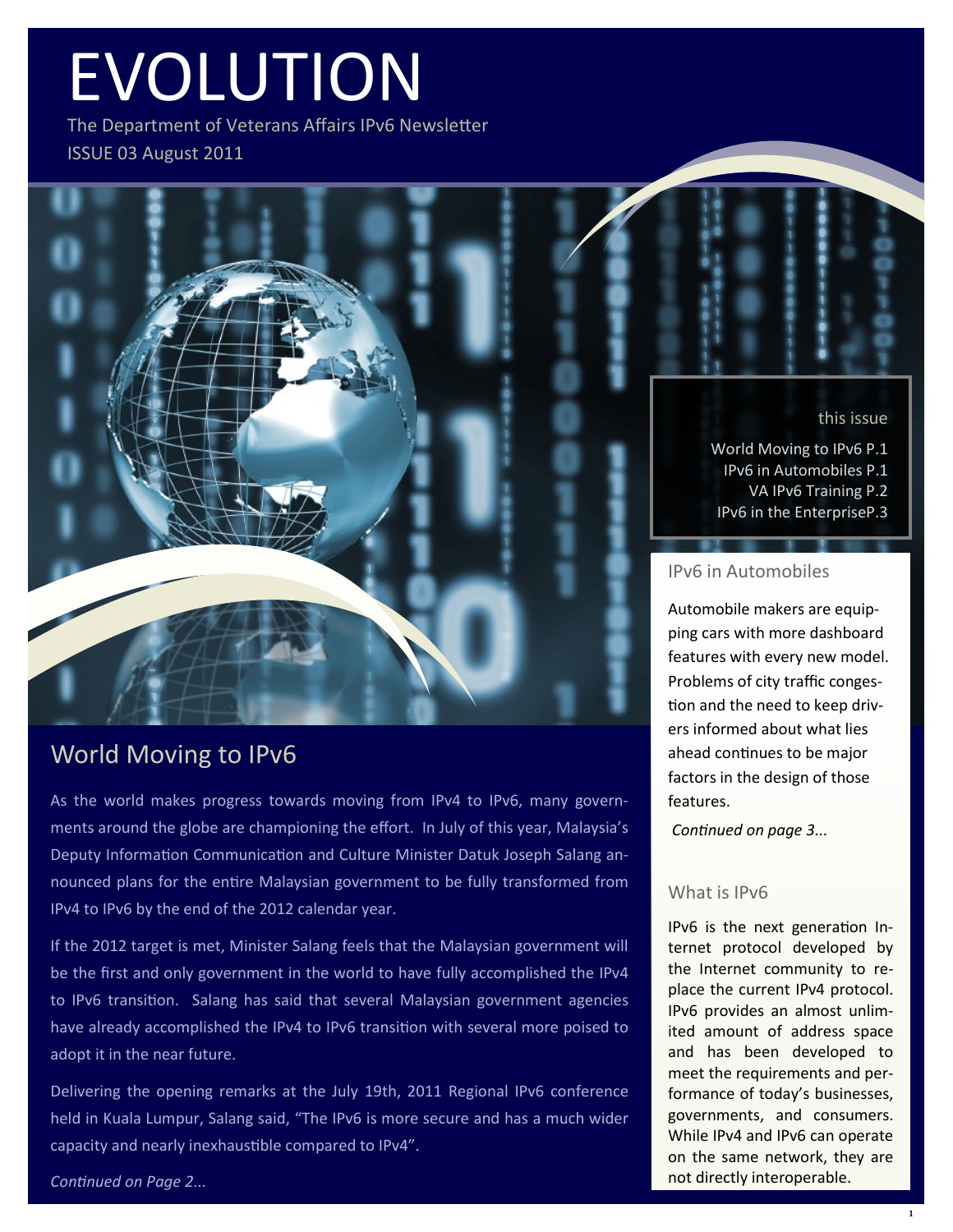## World Moving to IPv6

Malaysian government to be fully transformed from IPv4 to IPv6 by the end of the 2012 calendar year

Minister Salang went on to convey his hope that the country's key industry players would fully adopt the new protocol by next year to help facilitate communications with their clients in view of the diminished IPv4 address space.

Salang warned that if the industry was slow to respond, they faced the possibility of not being able to communicate with those who have already made the transition and that would result in lost cost and opportunity for those vendors.

Also during the conference, Dr. Sureswaran Ramadas Chair of the IPv6 Asia Pacific Task Force commended Malaysia saying that the country has been one of the pioneers in the push to adopt IPv6 nationally. Ramadas also commented on the training for IPv6 that has been held in Malaysia through the University Sains Malaysia in cooperation with the National Advanced IPv6 Centre. The university was playing a key role in training IPv6 engineers throughout the world. Ramadas, who is also the Centre's director, said approximately 3000 engineers have been trained at the center to date, with nearly 1000 of them coming from Malaysia.

The United States has made great progress since the President's Office of Management and Budget (OMB) announcement late last year. The OMB mandated a 2012 initiative requiring all federal agencies to upgrade their public-facing web services, including web, email, DNS and ISP services, to native IPv6 by September 30, 2012. This is the second time the OMB has established major milestones for federal agencies related to the deployment of IPv6. Back in 2005, OMB established, and agencies later met, a deadline of June 2008 to demonstrate IPv6 connectivity over their backbone networks.

IPv6 is the biggest upgrade in the 40 year history of the Internet. Forwardlooking governments, carriers and enterprises are deploying IPv6 because the Internet has run out of IP addresses using the current standard, known as IPv4. Enterprises that do not become early adopters of the protocol face a real threat of being isolated from the Internet community. The US Federal Government has recognized this threat and is moving forward with aggressive plans to transition to a fully native IPv6 network by 2015.

The recent IPv6 World Day participation proved that the plan is progressing. The Veteran's Administration was a key player in the World Day exercise and performed very well. The Veteran's Administration continues to show great progress in meeting its goals toward transitioning to IPv6, and is considered, along with the entire US Government to be one of the world's early adopters of the new protocol.



### VA IPv6 Training Coming

VA is continuing its effort to aggressively transition to IPv6 in order to meet the Federal established milestones.

To help with the endeavor, the VA IPv6 Program Office is revitalizing its IPv6 training program. It is necessary for VA's technical and non-technical personnel to be trained in IPv6 in order for the transition to be successful.

This training can range from general awareness training to hands-on technical training for engineering, operations and security teams. VA organizations and personnel are encouraged to proactively call the IPv6 Program Office to enroll in classes.

In addition, the VA IPv6 Program Office is holding an IPv6 Awareness Training event in January 2012 which is open for all VA personnel to attend. Seating is limited, so please enroll early with the VA IPv6 Program Office.

The VA IPv6 Program Office Point-of-Contact is Toni Toomer and she can be reached at:

toni.toomer@va.gov.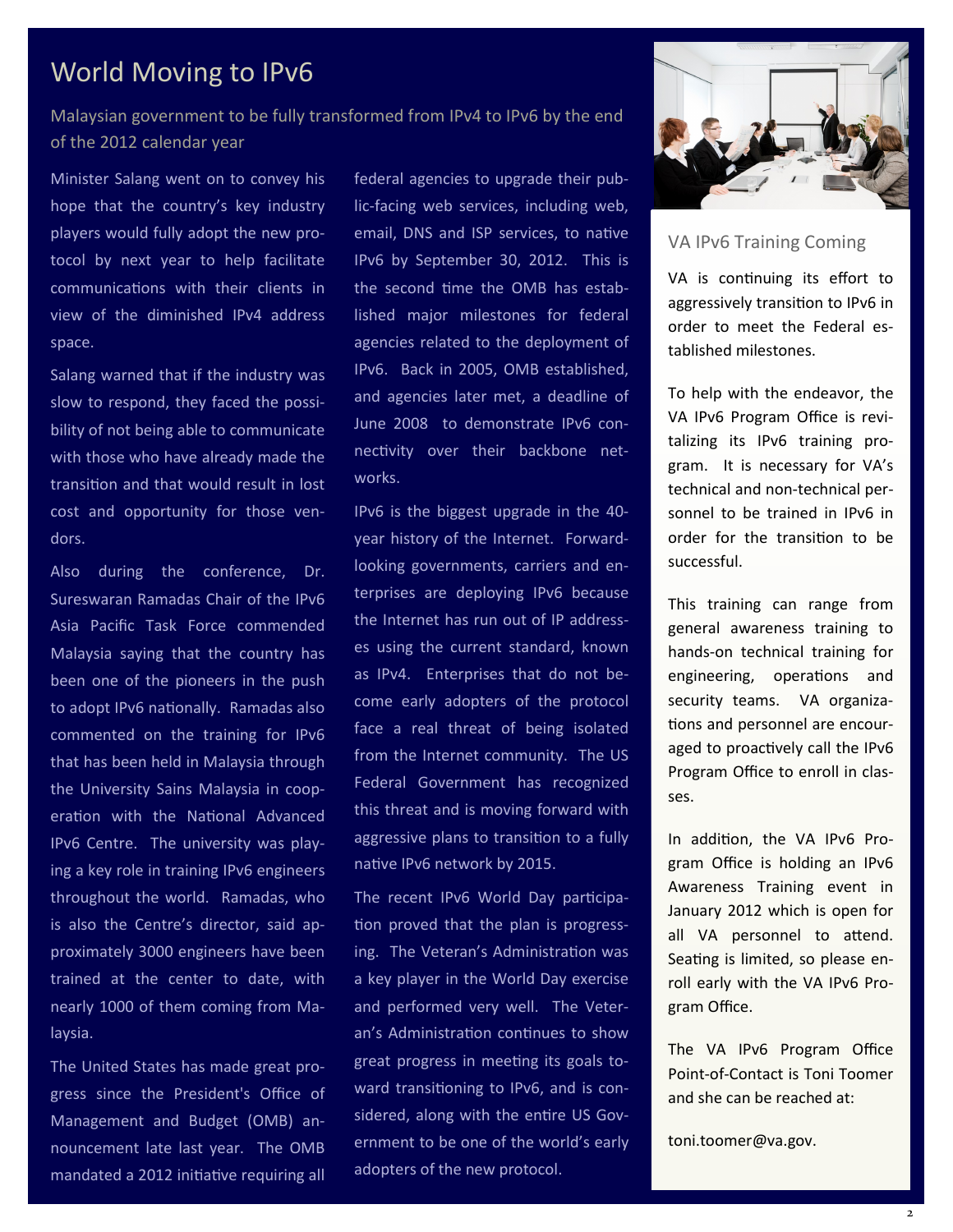

## IPv6 as 'Standard' Automobile On-board Equipment

The continuing challenge for automakers and highway officials is to provide connectivity to motorists and do it safely when on the move.

The Department of Transportation (DOT) has had many 'Connected Vehicle' initiatives over the last several years as part of its Intelligent Transportation System, including the Vehicle Infrastructure Initiative (VII) and IntelliDrive.

DOT's latest initiative, known as Safety Pilot, is a real-world implementation of the V2V (vehicle to vehicle) and V2I (vehicle to infrastructure) safety technologies, applications, and systems.

In preparation for a broader city-wide rollout in 2012, the DOT will operate six Safety Pilot applications in test locations starting in August as part of its renewed ITS initiative (renewed until 2014).

So, why is this good news for IPv6 deployment?

The DOT's V2V program relies heavily on Dedicated Short-Range Communication technologies (or DSRC) to connect to Road-side Equipment (RSE). Each vehicle is embedded with a GPS Receiver, on-board equipment (OBE) and a Vehicle Controller.

One of the leading manufacturers of DSRC equipment, Kapsch, is embedding IPv6 in their eWave on-board equipment product. The modules used in the technology (like Kapsch eWave) have IPv6 protocol embedded in their models. DSRC Technology operates in the 5.9 GHz range and offers speeds of up to 27 Mbps.

With over 600 million cars in the world, multiple IP addresses are needed for every vehicle, traffic signal, road sign, and sensor.

#### IPv6 in the Enterprise

While the Federal government is making progress in the transition to IPv6, the commercial industry is not being left behind. A new IPv6 survey from Network World shows that IPv6 has made the "Top Priority" list for many companies.

Not surprisingly, over 85% of respondents said they have started or completed an audit of their current hardware and software and 62% said that most or all its hardware and software already supports IPv6.

Almost 92% of those surveyed thought IPv6 was fundamentally important for the continued growth of the Internet and almost 75% wanted their companies to be leaders in IPv6 adoptions.

Over 70% responded that their website will support IPv6 within 24 months with a close 65% saying their internal networks will run IPv6 in the same time period. It is interesting to note that 13% of responded say their internal networks already use IPv6.

## The IPv6 Q&A Corner

#### Q: What is the impact of IPv6 on the VA?

IPv6 will touch every device and application that utilizes the network to communicate. This not only includes laptops, servers and workstations, but will eventually include medical devices, desk and cellular phones, video systems and handheld devices.

The initial deployment of IPv6 will be invisible to the end user, but will ensure that VA will be able to continue to service its veteran users without interruption and stay abreast of the latest technologies. As IPv6 becomes more widely deployed, VA will be able to take advantage of a number of new capabilities to enhance security, lower costs, and provide greater levels of service.